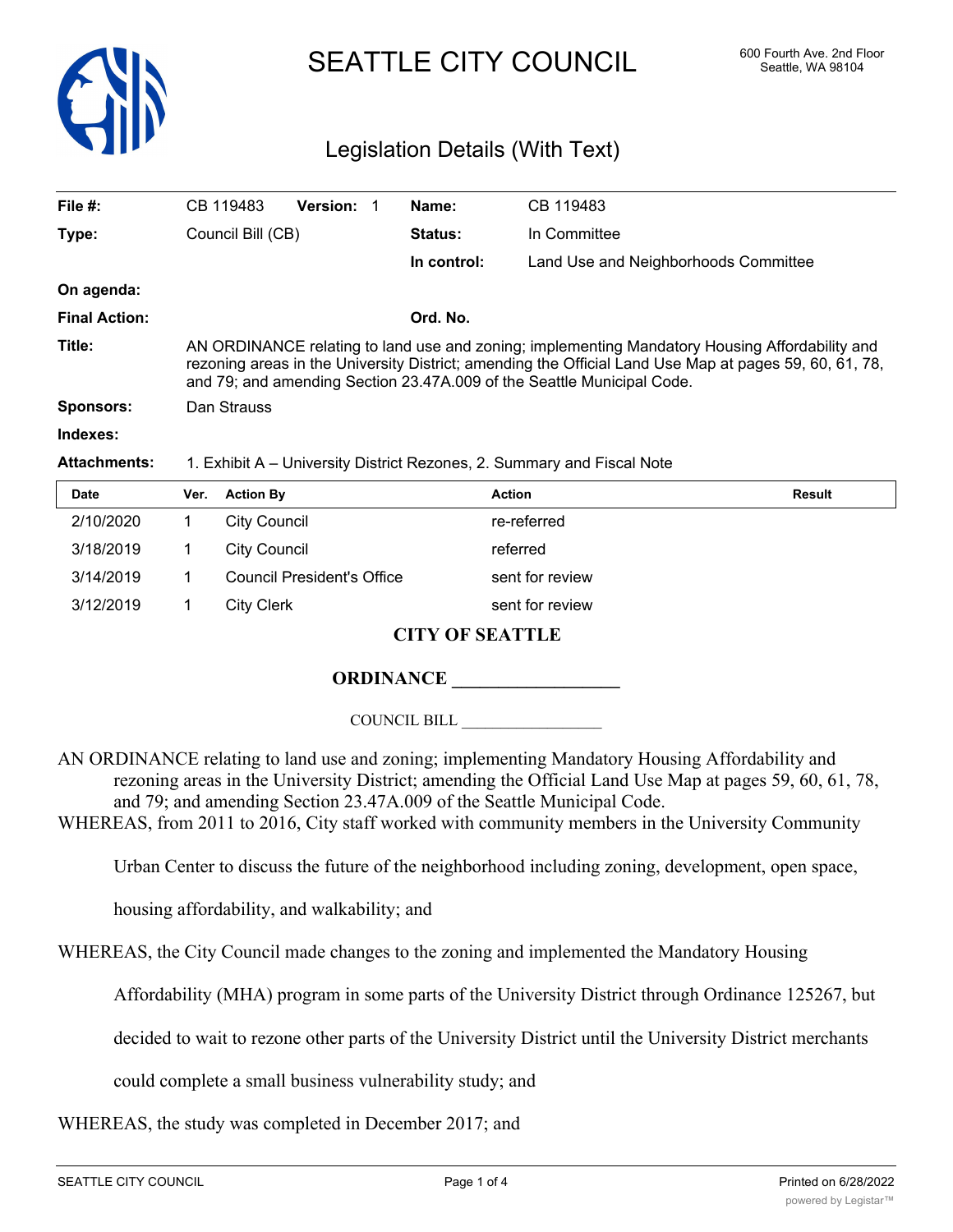- WHEREAS, the City has provided for public participation opportunities in the development and review of these proposed zoning changes; and
- WHEREAS, this ordinance would increase development capacity and implement MHA requirements in parts of the University District Urban Center that were not rezoned under Ordinance 125267; and
- WHEREAS, increased residential development in the areas in which residential development capacity is being increased by this ordinance will assist in achieving local growth management and housing policies; and
- WHEREAS, The City of Seattle has determined that the increased residential capacity can be achieved within the identified area, subject to consideration of other regulatory controls on development; NOW, THEREFORE,

### **BE IT ORDAINED BY THE CITY OF SEATTLE AS FOLLOWS:**

Section 1. The Official Land Use Map, Chapter 23.32 of the Seattle Municipal Code, is amended to rezone land located on pages 60, 61, 78, and 79 of the Official Land Use Map, as shown on Exhibit A, attached to this ordinance.

Section 2. Section 23.47A.009 of the Seattle Municipal Code, last amended by Ordinance 125603, is amended as follows:

#### **23.47A.009 Standards applicable to specific areas**

\* \* \*

G. University Community Urban Center. The following provisions apply to specified NC zones within the portion of the University Community Urban Center west of 15th Avenue NE.

\* \* \*

3. Upper level setbacks on University Way NE. The following standards apply to development on lots abutting University Way NE with a mapped height exceeding 45 feet.

a. An upper-level setback with a minimum depth of 10 feet from street lot lines abutting

University Way NE is required for portions of a structure above a height of 45 feet.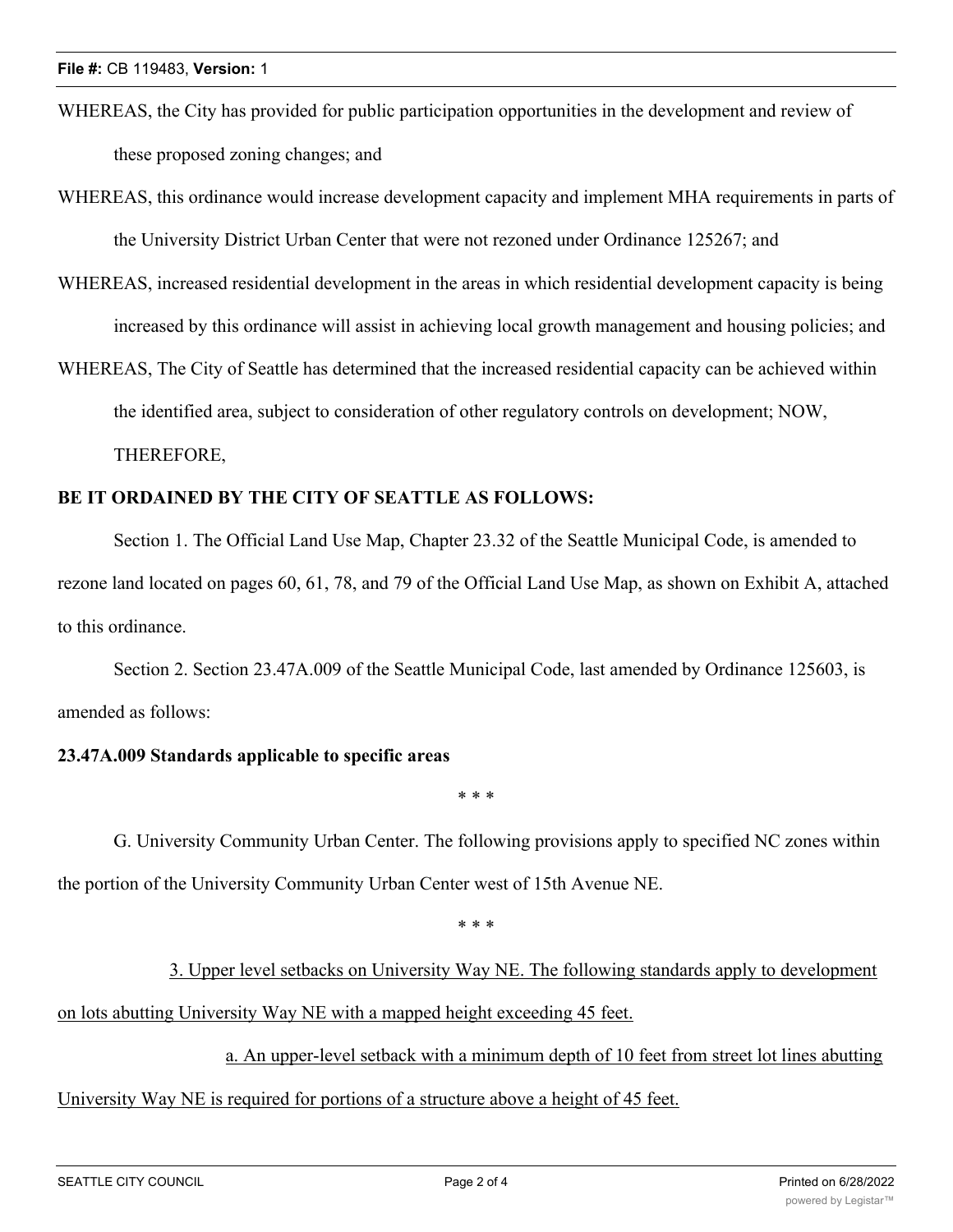| b. Structures allowed in subsection 23.47A.014.E.1 and 23.47.014.E.2 are allowed in |  |  |  |  |  |
|-------------------------------------------------------------------------------------|--|--|--|--|--|
| upper-level setbacks required in this subsection $23.47A.009.G.3$ .                 |  |  |  |  |  |
| * * *                                                                               |  |  |  |  |  |
|                                                                                     |  |  |  |  |  |
|                                                                                     |  |  |  |  |  |

Section 3. This ordinance shall take effect and be in force 30 days after its approval by the Mayor, but if not approved and returned by the Mayor within ten days after presentation, it shall take effect as provided by Seattle Municipal Code Section 1.04.020.

| Passed by the City Council the                           | day of |        | , 2019, and signed by |
|----------------------------------------------------------|--------|--------|-----------------------|
| me in open session in authentication of its passage this |        | day of | 2019.                 |

President of the City Council

Approved by me this \_\_\_\_\_\_\_ day of \_\_\_\_\_\_\_\_\_\_\_\_\_\_\_\_\_\_\_\_\_\_\_, 2019.

Jenny A. Durkan, Mayor

Filed by me this \_\_\_\_\_\_\_ day of \_\_\_\_\_\_\_\_\_\_\_\_\_\_\_\_\_\_\_\_\_\_\_\_\_, 2019.

Monica Martinez Simmons, City Clerk

(Seal)

Exhibits: